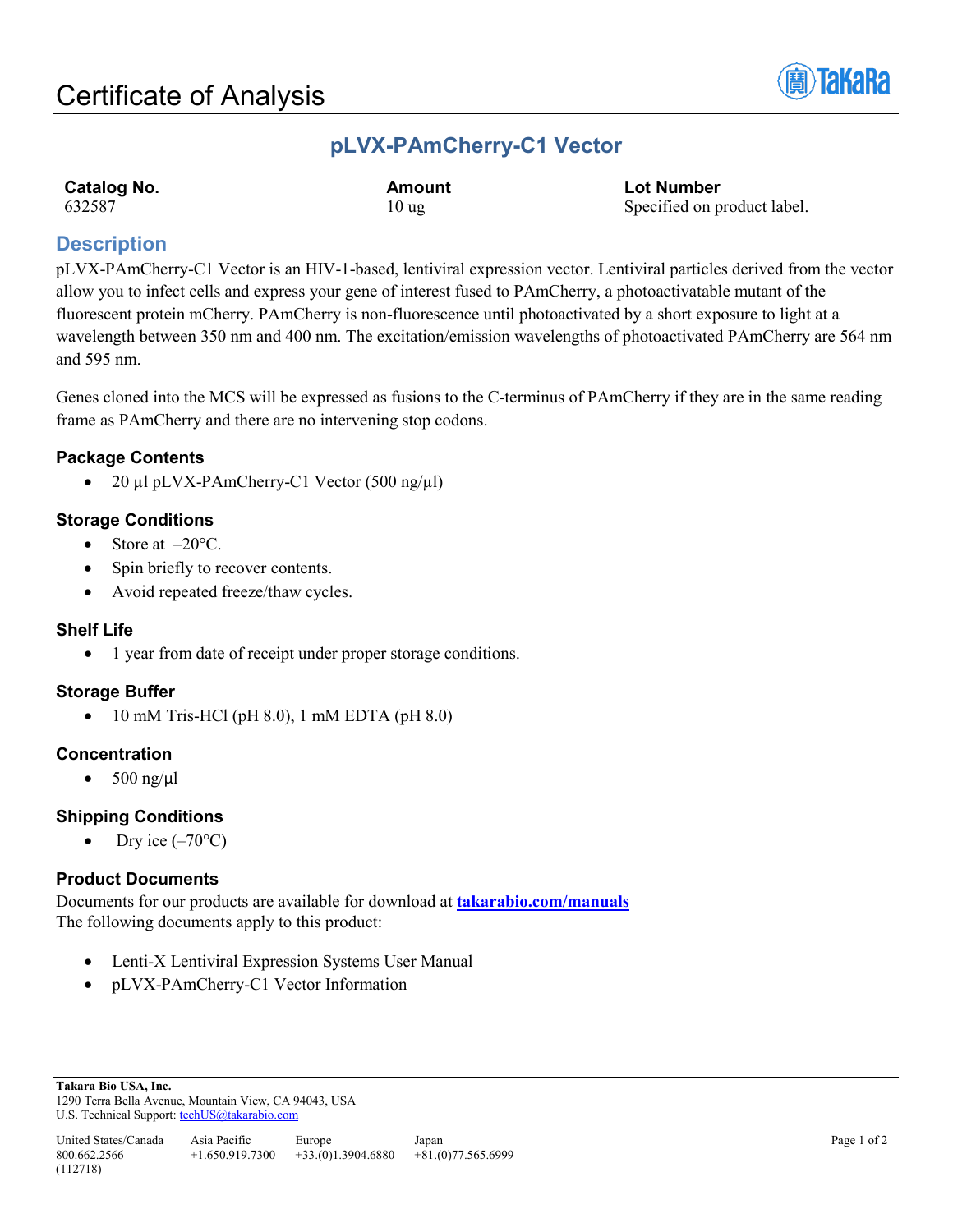# Certificate of Analysis Cat. No. 632587

## **Propagation in** *E. coli*

- Recommended host strain: Stellar™ Competent Cells (Cat. No. 636763). Single-stranded DNA production requires strains containing an F plasmid, such as JM109 or XL1-Blue.
- Selectable marker: Plasmids confer resistance to ampicillin (100 μg/ml) in *E. coli* hosts.
- *E. coli* replication origin: pUC

## **Quality Control Data**

## **Plasmid Identity & Purity**

• Digestion with the indicated restriction enzymes produced fragments of the indicated sizes on a 0.8% agarose/EtBr gel:

| <b>Vector</b>     | Enzyme(s) | Size (kb)      |
|-------------------|-----------|----------------|
| pLVX-PAmCherry-C1 | BamHI     | 8.8 kb         |
|                   | NheI      | $3.5 & 5.3$ kb |

- Vector identity was confirmed by sequencing.
- A260/A280: 1.8–2.0

It is certified that this product meets the above specifications, as reviewed and approved by the Quality Department.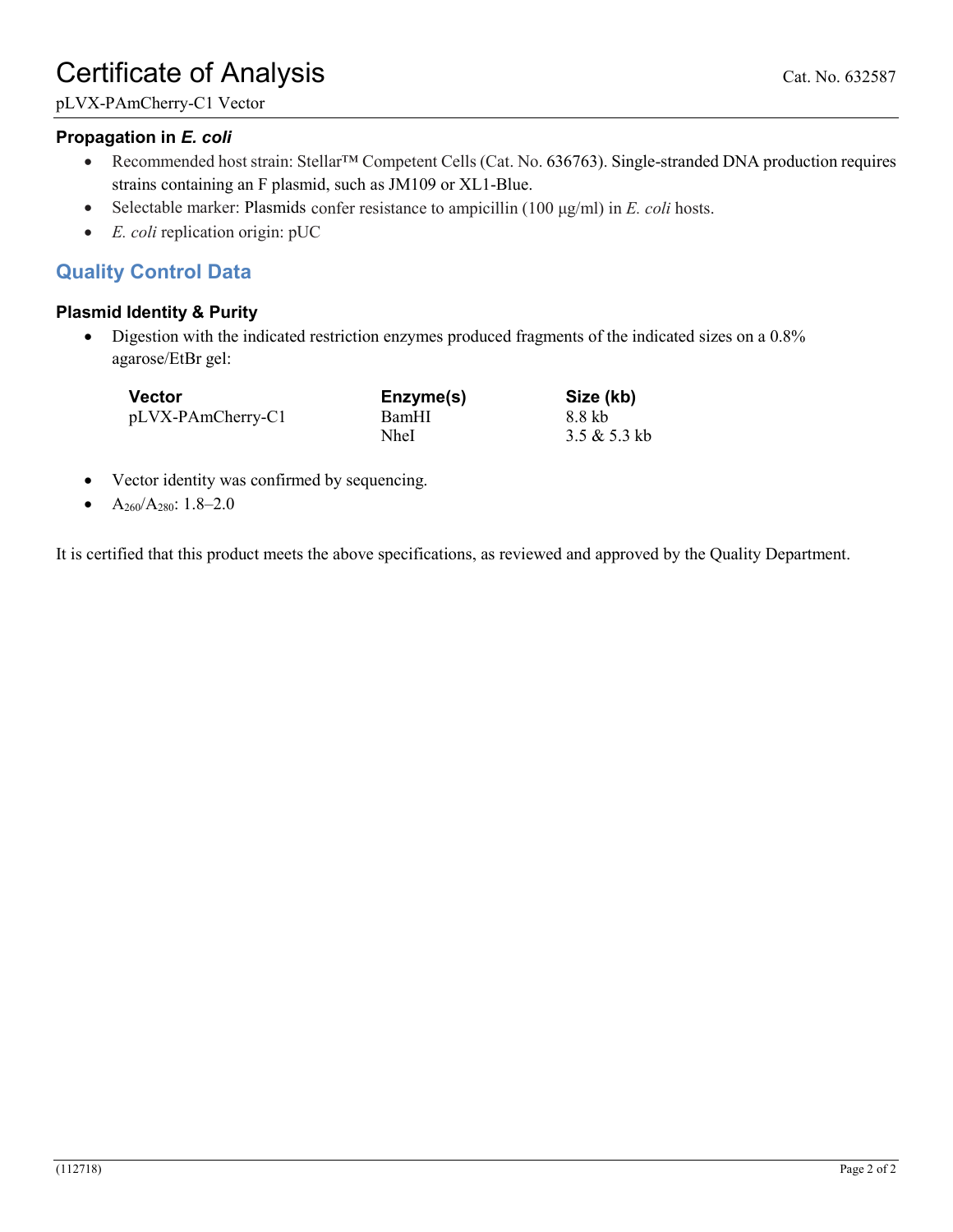

## **pLVX-PAmCherry-C1 Vector**

#### **CATALOG NO.**

#### **632587**

#### **NOTICE TO PURCHASER:**

Our products are to be used for **Research Use Only**. They may not be used for any other purpose, including, but not limited to, use in humans, therapeutic or diagnostic use, or commercial use of any kind. Our products may not be transferred to third parties, resold, modified for resale, or used to manufacture commercial products or to provide a service to third parties without our prior written approval.

Your use of this product is also subject to compliance with the licensing requirements, listed below if applicable, and described on the product's web page at [http://www.takarabio.com.](http://www.takarabio.com/) It is your responsibility to review, understand and adhere to any restrictions imposed by these statements.

#### **STATEMENT 44**

The DsRed-Monomer and the Fruit Fluorescent Proteins are covered by one or more of the following U.S. Patents: 7,005,511; 7,157,566; 7,393,923 and 7,250,298.

#### **STATEMENT 72**

Living Colors Fluorescent Protein Products:

Not-For-Profit Entities: Orders may be placed in the normal manner by contacting your local representative or Takara Bio USA, Inc. Customer Service. Any and all uses of this product will be subject to the terms and conditions of the Non-Commercial Use License Agreement (the "Non-Commercial License"), a copy of which can be found below. As a condition of sale of this product to you, and prior to using this product, you must agree to the terms and conditions of the Non-Commercial License. Under the Non-Commercial License, Takara Bio USA, Inc. grants Not-For-Profit Entities a non-exclusive, non-transferable, non-sublicensable and limited license to use this product for internal, noncommercial scientific research use only. Such license specifically excludes the right to sell or otherwise transfer this product, its components or derivatives thereof to third parties. No modifications to the product may be made without express written permission from Takara Bio USA, Inc. Any other use of this product requires a different license from Takara Bio USA, Inc. For license information, please contact a licensing representative by phone at 650.919.7320 or by e-mail at licensing@takarabio.com.

For-Profit Entities wishing to use this product are required to obtain a license from Takara Bio USA, Inc. For license information, please contact a licensing representative by phone at 650.919.7320 or by e-mail at licensing@takarabio.com.

Not-For-Profit Non-Commercial Use License:

| Takara Bio USA, Inc.                                  |                     |                     |                     |            |
|-------------------------------------------------------|---------------------|---------------------|---------------------|------------|
| 1290 Terra Bella Avenue, Mountain View, CA 94043, USA |                     |                     |                     |            |
| U.S. Technical Support: techUS@takarabio.com          |                     |                     |                     |            |
| <b>United States/Canada</b>                           | <b>Asia Pacific</b> | Europe              | Japan               | 11/13/2019 |
| 800.662.2566                                          | $+1.650.919.7300$   | $+33(0)1.3904.6880$ | $+81(0)77.565.6999$ |            |